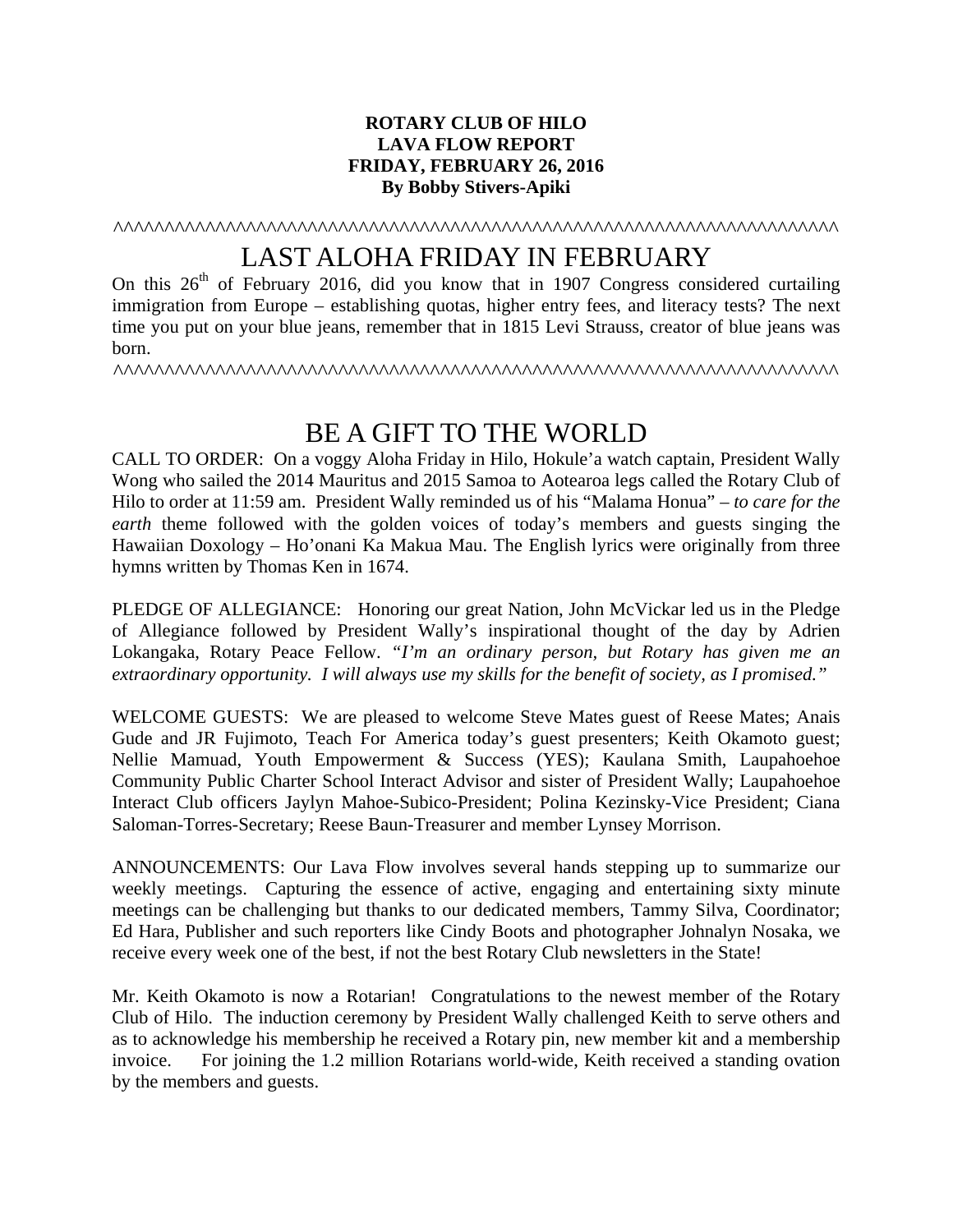UPCOMING EVENTS:

\*February – Rotary World Understanding Month.

Feb. 26-28 RYLA

\*March 1 & 15 – Literacy Month. Volunteer readers for all ages are welcomed at Laupahoehoe Community Public Charter School (LCPCS), 5:30 pm-7:15 pm.

March 4 – Rotary Club of North Hawaii RYLA Whale Watching Sunset Cruise Kawaihae 4:30- 6:30 pm. Cost: \$75 call Erik @ 345-9033.

March 11 & 12 – Relay For Life UH Hilo Rotaract Club. Club is seeking volunteers and donations.

March 19 – District Assembly at Kamehameha HS School campus 8 am-2 pm brkfst/lunch served.

March 19 – Makeover Lili'uokalani Garden Park.

March of h 19-wing Dance Social Elks Club 7-9PM

\*April 2-Merrie Monarch "100 Years of Rotary" Parade

Youth Empowerment & Success (YES) East Hawai'i. Nellie Mamuad, Island Coordinator, of YES, a Family Program that serves foster youth 14 to 26 years of age expressed her appreciation and gratitude to President Wally and our club for the support of their Holiday Celebration held in December. President Wally organized group games and activities. A thank you card from the youth and agency was passed around. Nellie will be our program speaker in April where we will learn more about YES! Hawai'i.

Fiji Needs Our Kokua! In an emotional plea, Steve Handy described the devastation of Fiji that was hit by Cyclone Winston on February 20. Steve reported that "35,000 homes were destroyed and 72,000 persons are in shelters". "My cousin said this was the worst storm he has ever seen'. Financial donations are needed to purchase 'Shelter Boxes". Shelter Box is an international organization that provides emergency shelter and vital supplies to support communities around the world overwhelmed by disaster and humanitarian crisis. Rotary International is the cornerstone partner upon which Shelter Box is built. The box includes essential supplies like tents, water purification units, ground sheets, mosquito nets, and tools. President Wally reported there are collection jars on each table and asked the membership for donations. Checks are payable to the Hilo Rotary Foundation. The response was immediate and encouraging! Steve Handy kicked off the project with a \$1,000 donation.





HOW "HAPPY DOLLARS" ARE YOU? Today, all 'dollars' contributed are 'Happy Dollars'